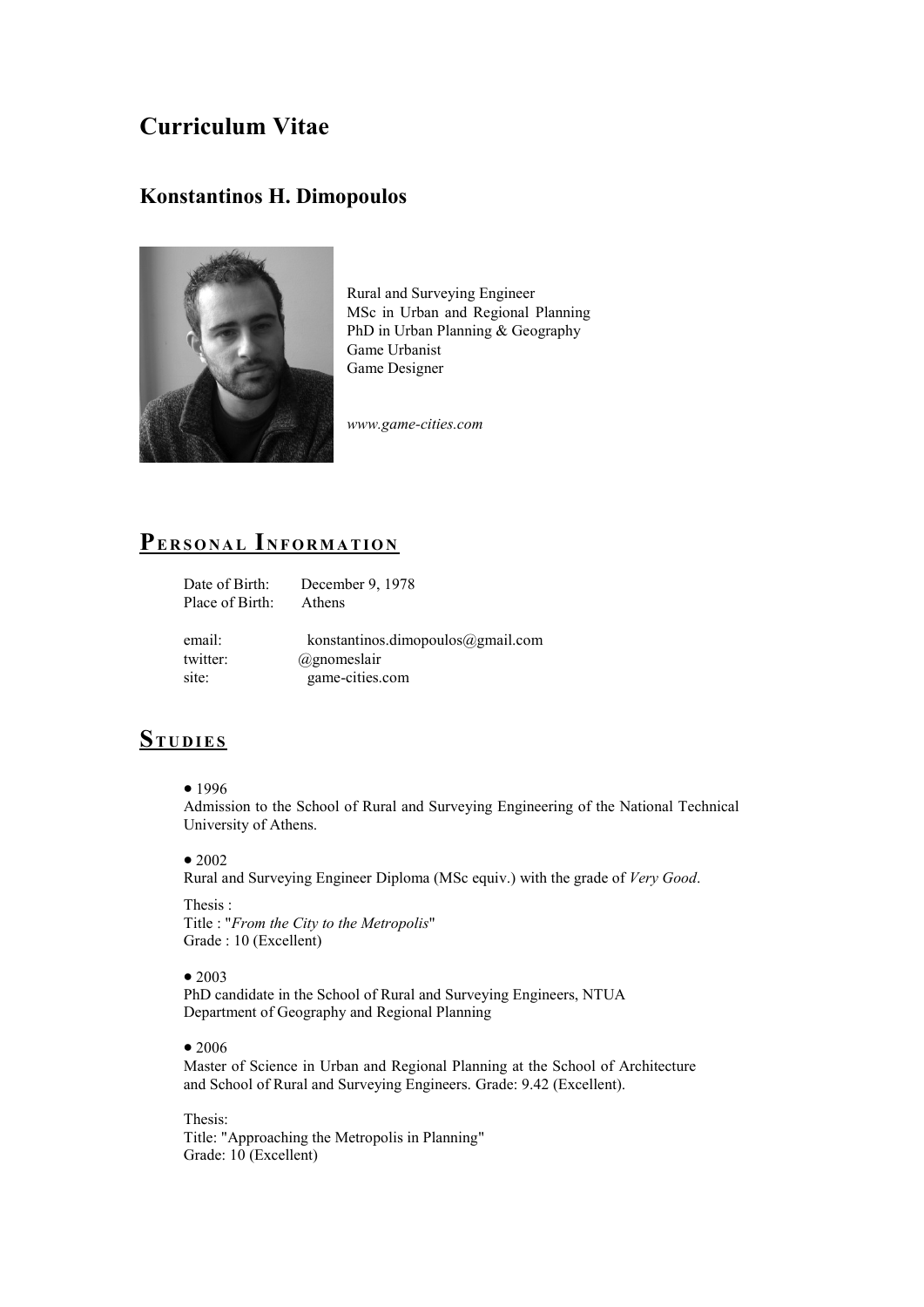●2010

Unanimously awarded a doctorate in Urban Planning and Geography (NTUA)

PhD Title:

"The Modern Western Metropolis: a reappraisal of the urban formation, a reassessment of the term Metropolis and the phrasing of a new research perspective".

#### **S C H O L A R S H I P S**

1996-1997 Honorary Scholarship by the State Scholarships Foundation

## **GA M E S & VI D E O GA M E S RE L A T E D WO R K**

**2011**: Co-founded the software development company *Kyttaro Tech* with Andreas Farmakis and Foivos Vilanakis. The company published two games on iOS, the *Mobile Bill Reader* library and used to run indie bundle store *Bundle In A Box*.

**2013**: Droidscape: Basilica (project lead, game designer, level designer, writer, PR)

**2014**: Droid Arcade (game designer, level designer, writer, PR)

**2014-2015**: City RPG --on hold-- (project lead, game designer, writer, game urbanist)

**2014-present**: Consulting on urban matters and the construction of imaginary cities for interactive and other media. Work includes the following non-NDAed projects: *The Sinking City* (Frogwares), TBA project by Tuque Games, Robb Sherwin's *Cyberganked*, CCCP's *Prismancers*, *Seed* (Klang Games), *Lake* (gamious), TBA project with Bohemia Interactive, unannounced project with Irresponsible Games, and a TBA pen-and-paper RPG.

**2009- now**: A variety of freeware and/or unreleased games and prototypes, including Earthling Priorities, and Workers In Progress. Also several pen and paper RPG and boardgame projects.

**2015-2016**: Developer relations, business development and handling pay-what-you-want deals and free games for the IndieGameStand.com online store.

**2016 - 2018**: Working for IndieBros as a game writer, PR, designer, and QA on a variety of indie games including Duskers, Crest, Monolith, The Darkside Detective, and more.

**2012- now**: QA work for the IGF Awards.

**2016-2017**: Game design, strategy, and PR consultant for Moribund by Traptics.

**2017 - 2020**: Wrote the Virtual Cities atlas.

**2018 - 2019**: Collaborated with indie studio Beyond Those Hills as a world builder, writer, PR consultant, game designer, and game urbanist.

**2020**: Co-wrote, co-designed, illustrated and published the Ex Novo city-building tabletop game with Martin Nerurkar for Sharkbomb Studios.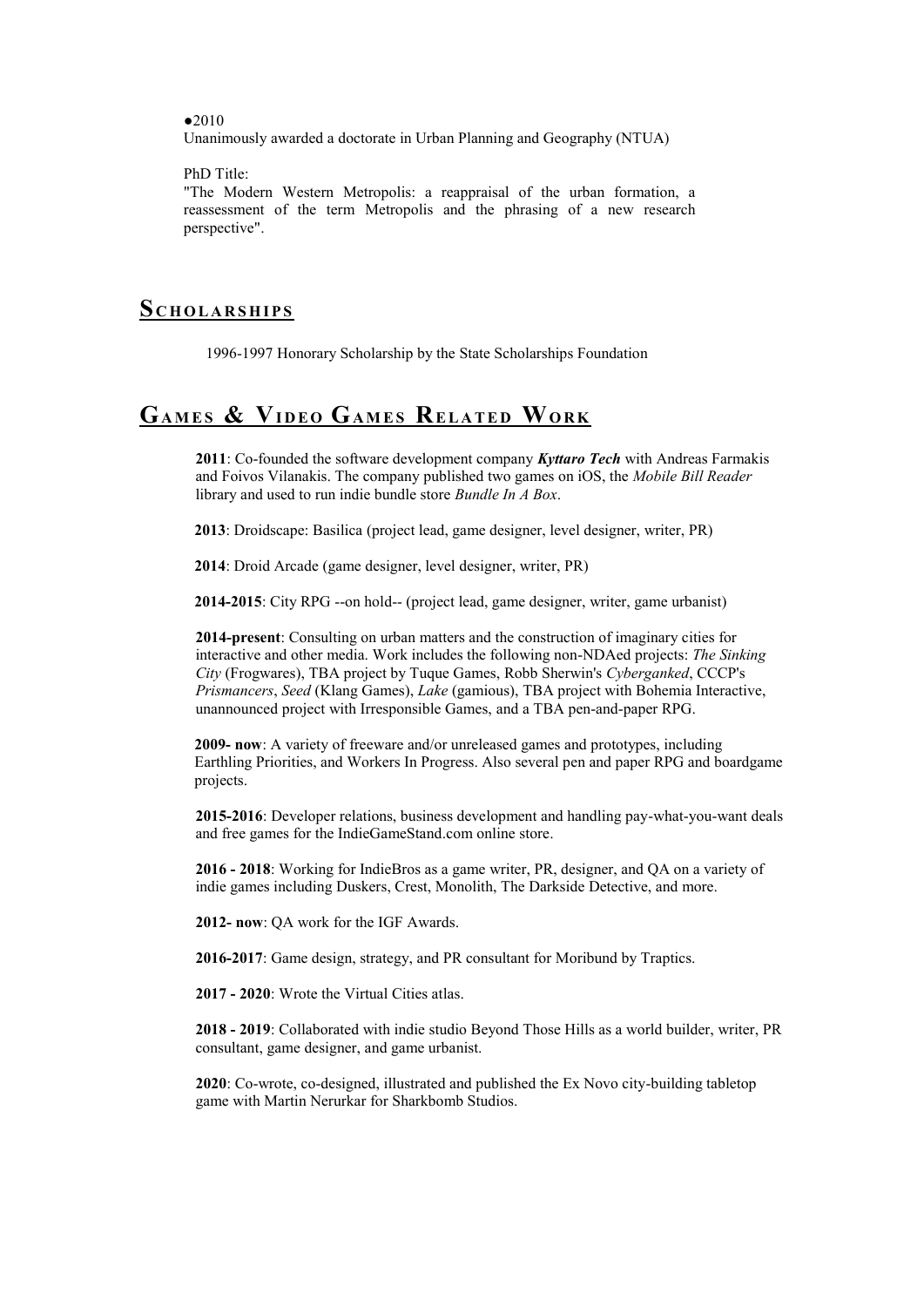### **E N G I N E E R I N G WO R K E X P E R I E N C E**

**2004**: Urban and regional planning projects along the planned ERGOSE railway line connecting Corinth and Patras.

**2004**: Planning of the Lefktro municipality of Messenia.

**2002-2006**: Several surveying and town planning projects across Greece.

# **TE A C H I N G E X P E R I E N C E**

**2003-04, 2004-05, 2005-06, 2006-2007, 2007-2008, 2008-2009, 2009-10**: Teaching the mandatory 7th semester subject "Urban Planning" at the National Technical University, School of Rural and Surveying Engineers.

**2003-04**: Teaching the optional mandatory 6th semester subject "Residential Networks" at the National Technical University, School of Rural and Surveying Engineers.

**2005-06, 2006-07, 2007-08, 2008-09, 2009-10**: Teaching the optional mandatory 5th semester subject "Introduction to Urban Planning and Residential Networks" at the National Technical University, School of Rural and Surveying Engineers.

**2003-04**: Teaching the optional mandatory 5th semester subject "Urban Geography" at the National Technical University, School of Rural and Surveying Engineers.

**2004-05, 2005-06, 2006-07, 2007-08, 2008-09**: Teaching the optional mandatory 6th semester subject "Urban Geography" at the National Technical University, School of Rural and Surveying Engineers.

**2003-2004**: Teaching the optional mandatory 9th semester subject "Applications of Urban Planning" at the National Technical University, School of Rural and Surveying Engineers.

**2004-05, 2005-06, 2006-07, 2007-08, 2008-09, 2009-2010**: Teaching the optional mandatory 8th semester subject "Methods and Applications of Urban Planning" at the National Technical University, School of Rural and Surveying Engineers.

**2005-06, 2006-07, 2007-08, 2008-09, 2009-2010**: Teaching the optional mandatory 9th semester subject "Methods and Applications of Regional Planning" at the National Technical University, School of Rural and Surveying Engineers.

**2017-today**: Teaching game and level design, lecturing on game cities at SAE Athens for the BA/BSc (Hons) Game Art Animation, the BSc (Hons) Games Programming, and the Game Design Diploma.

#### **P U B L I C A T I O N S ( p e e r r e v i e w e d )**

Dimopoulos K., Sayas I., Tigka C. (2006). *Spatial and structural consequences of earthquakes in the city: The case of Athens*. Paper presented at the international conference *Mediterranean Cities after Earthquakes*, organized by the Municipal Centre of History and Documentation of Volo in the amphitheatre of the Magnesia branch of TEE. Volos 12-14 May 2006.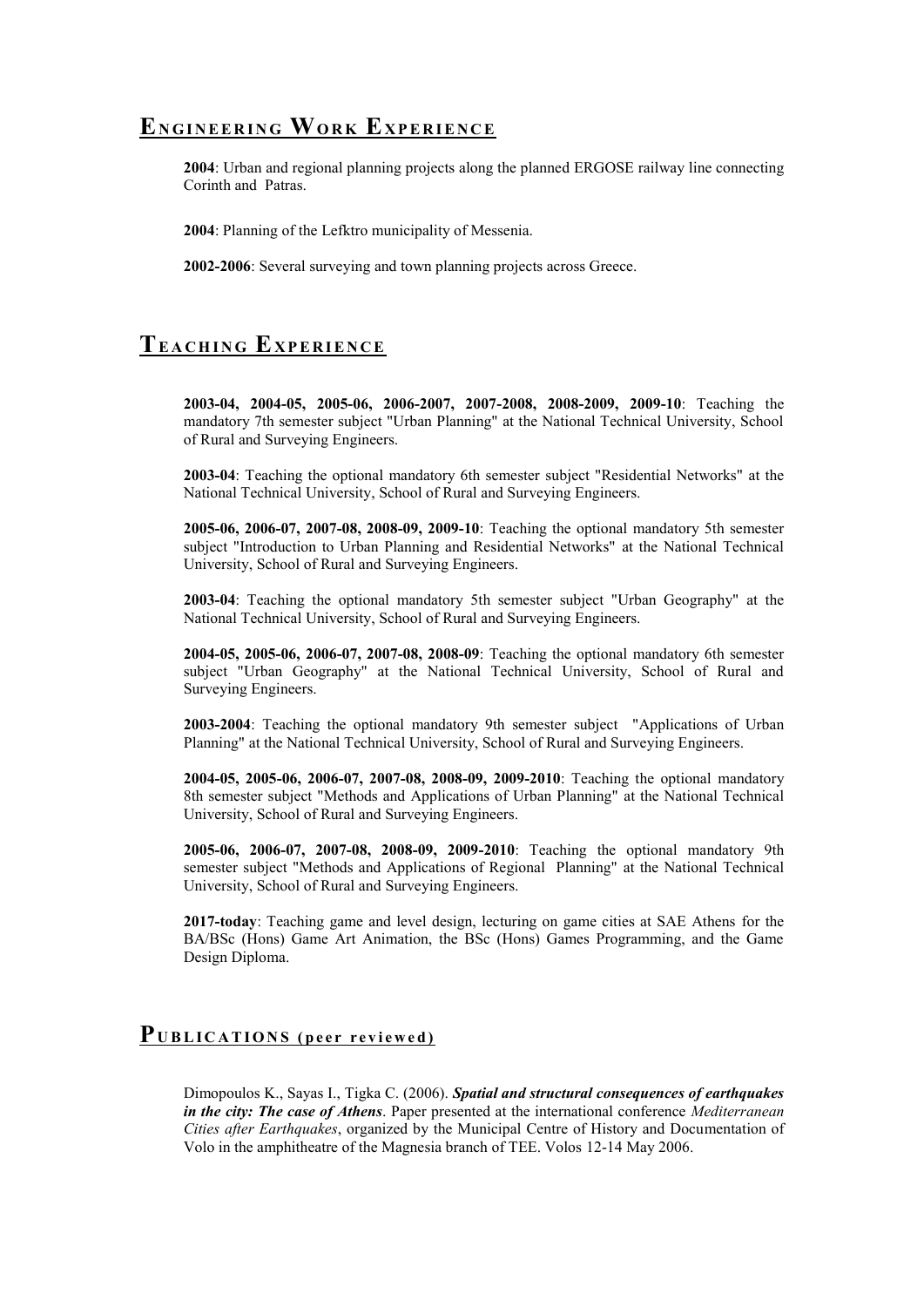Dimopoulos K., Sayas I., Tigka C. (2006). *Spatial and structural consequences of earthquakes in the city: The case of Athens*. Paper presented at the workshop *Prevention and Management of Natural Disasters and the Role of the Rural and Surveying Engineer*, that was organized by the Centre for the Assessment of Natural Hazards and Proactive Planning. Athens 11 December 2007.

Dimopoulos K., (2007). *The multifaceted relationship of city and country and the synthesis of its components*. Paper presented at the *8th Pan-Hellenic Geographicval Conference* of the Hellenic Geographical Society. Athens 4-7 October 2007.

Dimopoulos K.., Siolas Α. (2009). *Reflections on the concept of the metropolis and their effects on its planning*. Paper presented at the *2nd Pan-Hellenic Conference of Urban Planning, Regional Planning and Regional Development* by the Department of Planning and Regional Development of the University of Thessaly, School of Engineering.

# **C O- A U T H O R E D BO O K S O<sup>N</sup> PL A N N I N G**

Siolas A, Dimopoulos K., Bakoyannis E., (2004). *Humanity and Space*. Athens: NTUA.

Siolas A, Dimopoulos K., Bakoyannis E., (2004). *Residential Networks.* Athens: NTUA.

Siolas A, Dimopoulos K., Bakoyannis E., (2006). *Supplementary Notes on the Subject of Applications of Urban Planning*. Athens: NTUA.

### **B O O K S & B OOK C O N T R I B U T I O N S**

Dimopoulos K., Gerber A. (2019). *In World Realism* in *Architectronics of Game Spaces: The Spatial Logic of the Virtual and Its Meaning for the Real* edited by Gerber A., Goetz U. (pages 59-69). Bielefeld: transcript.

Dimopoulos K., (2020). *Virtual Cities: An Atlas and Exploration of Video Game Cities*. London: Unbound.

Dimopoulos K., (2020). *Virtual Cities: An Atlas and Exploration of Video Game Cities*. Taftsville: Countryman Press.

## **C O N F E R E N C E P R E S E N T A T I O N S**

**2004**: Dimopoulos K., Siolas A., *"The Rise of the Multi-Cultural Metropolis"* at the *Seventh International Conference on Urban History*, Panteion University, Athens.

**2004**: Dimopoulos K., Siolas A., *"The threat of transforming the European cities' historical centres to cultural ghetos"* at the *Seventh International Conference on Urban History*, Panteion University, Athens.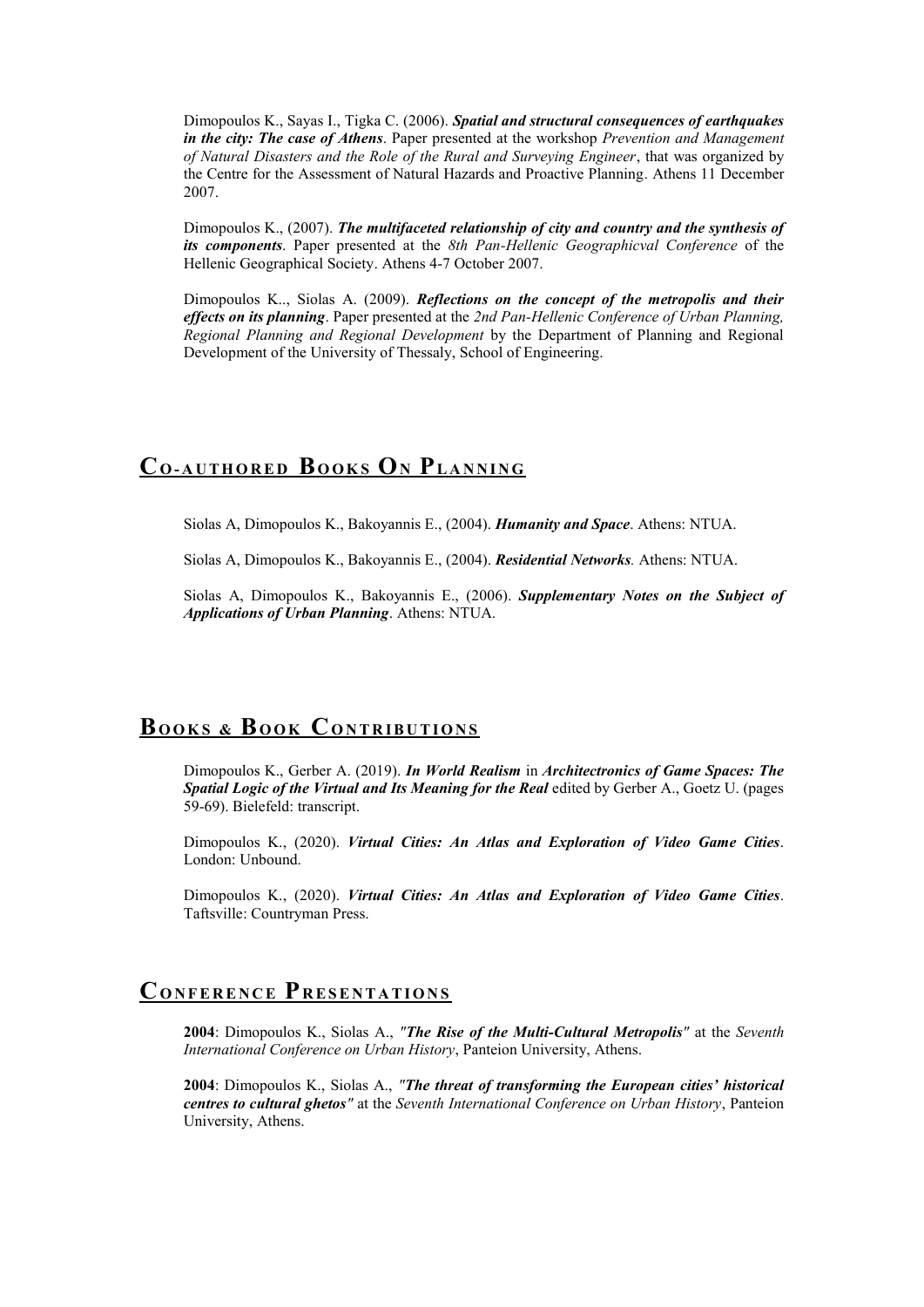**2005:** Dimopoulos K., "*The role of the state in planning and managing metropolitan areas: The case of Athens"* at the conference *Metropolitan Geographies. Aspects of the phenomenon on Greek Space,* Polytechnic School of the Aristotle University, Thessaloniki.

**2011**: Dimopoulos K., Sayas J., "*The Role of the Retail Sector in the Political Economy of*  Urban Space. Re-configurations in the Athens Metropolitan area" at the 2<sup>nd</sup> International *Conference in Political Economy: Neoliberalism and the Crises of Economic Science*, Istanbul University, Istanbul.

**2017**: Dimopoulos K., "*Urban Design and the Creation of Videogame Cities*" at *Develop: Brighton*, Brighton.

**2017**: Dimopoulos K., "*Immersive Urbanism: Breathing Life into Game Cities*" at the *Game Industry Conference*, Poznan

**2018**: Dimopoulos K., "*Interactive Virtual Urbanism and the Design of Game Cities*" at the *SUBOTRON academy*, Vienna.

**2018**: Dimopoulos K., "*Political, Playful Cities & Simulations*" for the *Goethe Institute Power Is Games* exhibition, Athens.

**2018**: Dimopoulos K., "*The Virtual Cities We Play In: A Builder's Introduction*" at *Game Access '18*, Brno.

**2018**: Dimopoulos K., "*Building Believable Utopias and Interactive Dystopias*", at the *2018 Athens Games Festival*, Athens.

**2018**: Dimopoulos K., "*Narratives in Urbanism & Storytelling Cities*", an *Adventure X 2018*, London.

**2019**: Dimopoulos K., "*Constructing Game Worlds (In One Hour)*", at the *2019 Global Game Jam Athens*, Athens.

**2020**: Dimopoulos K., "*The Art of Building Virtual Cities*", at *IVIPRO Days 2020*, Online.

### **OTHER PUBLICATIONS**

**2009**: Dimopoulos K., Book Review (Lance Freeman, *There goes the 'hood: Views of Gentrification from the Ground Up*), Geographies magazine, issue 15, Spring 2009, pages 202- 204.

**2017**: Dimopoulos K., "**Transport Isn't Technology, It's Politics**", How We Get To Next, February 2017, *howwegettonext.com/transport-isnt-technology-it-s-politics-fee0c57f48e7*.

**2017**: Dimopoulos K., "*Adventures In Cartography | The Old City: Leviathan*", Heterotopias 002, May 2017, pages 112-122.

**2017**: Dimopoulos K., "*A Beginner's Guide To Crafting Video Game Cities*", Presura XIII, May 2017, pages 22-30.